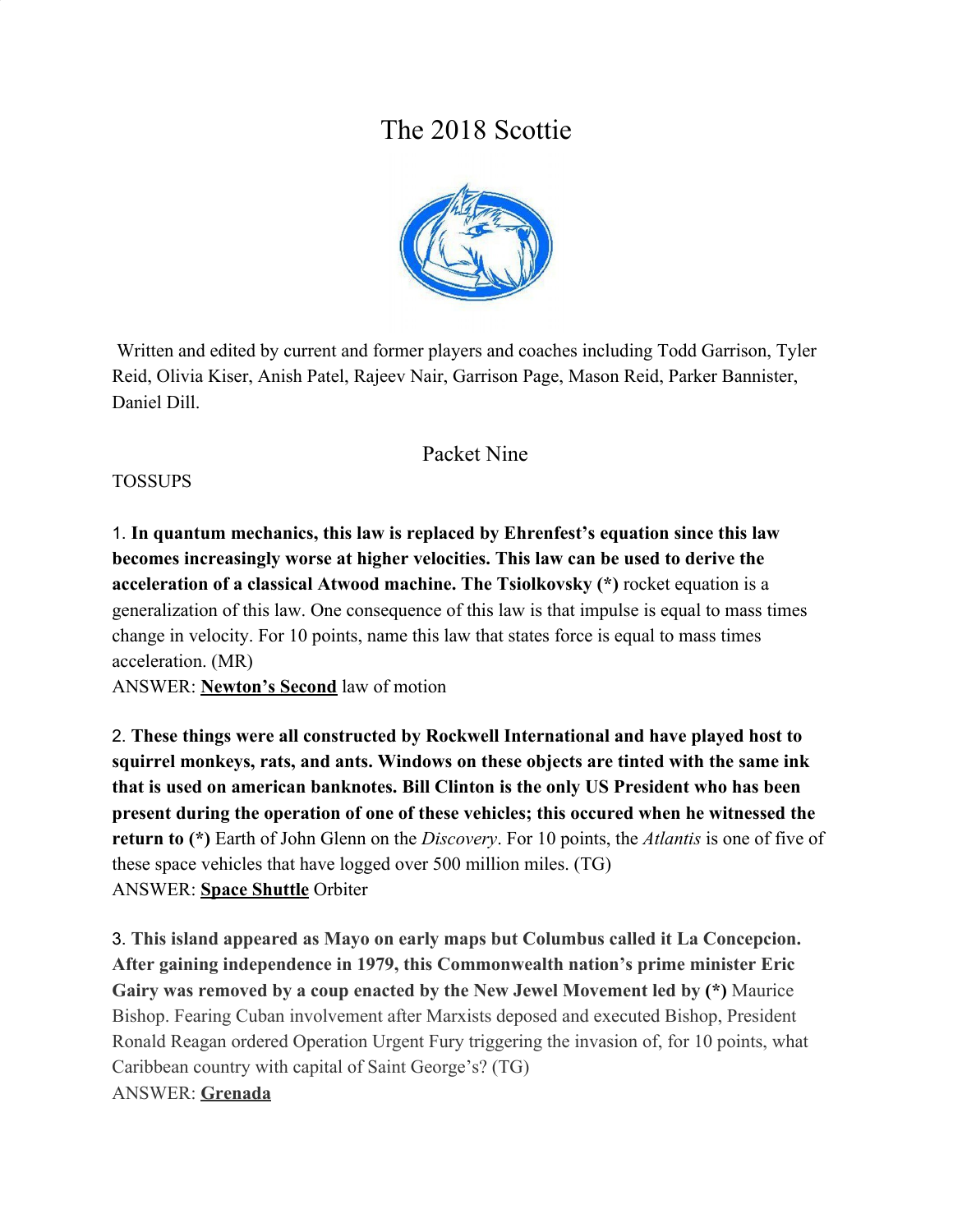4. **In a Jean-Leon Gerome painting, a sculptor performs this action to an ivory statue. This action is performed by two rectangular figures in a Brancusi sculpture, as well as by the central figures in the photograph (\*)** *V-J Day in Times Square*. One work titled after this action includes a gold leaf background, while another depicting Paola and Francesca appears in *The Gates of Hell*. For 10 points, name this show of affection which titles works by Gustav Klimt and Auguste Rodin. (TR)

ANSWER: **kiss** [accept word forms such as "kissing"]

5. **In one poem, this writer compares the title object to an "old soldier watching from his tent." In another poem by this author of "The Flawed Bell", the title birds let their "great white wings/Drag beside them like oars". That poem**, **(\*)** "The Albatross", appears in this poet's most famous collection, which also contains "Wine" and "Spleen and Ideal". For 10 points, name this French poet and translator of Poe who wrote *Les Fleurs du Mal.* (GP) ANSWER: Charles Pierre **Baudelaire**

6. **One cult in Lykaion associated with this god practiced cannibalism and were believed to be werewolves. Although he's not Apollo, this Greek god was the patron of oracles at Dodona and Siwa. This deity once turned into a swan to seduce the (\*)** princess Leda. This god threw a thunderbolt to stop Phaethon from piloting Helios's chariot. For 10 points, name this Greek god of the sky, who was also king of the gods. (MR) ANSWER: **Zeus** [Accept **Jupiter** before "Greek"]

7. **During fermentation, lactic acid undergoes a specific type of this thing called disproportionation. Species involved in this type of reaction are plotted on Frost diagrams. Potassium permanganate is an indicator for these reactions, and the formation of (\*)** rust and the burning of fire are general examples of it. Writing half-reactions and adding molecules of water are some of the steps involved in balancing these reactions. For 10 points, name these reactions involving electron transfer. (MR)

ANSWER: **redox** [or **reduction-oxidation** reaction]

8. **Operation Staunch was a diplomatic effort advising against the actions of this event. Fawn Hall helped destroy evidence in this event, which was revealed by the Lebanese Magazine Ash-Shiraa. A commision led by John Tower led to the conviction of (\*)** John Poindexter and Caspar Weinberger for their roles in this event, which violated the Boland Amendment. For 10 points, name this Reagan-era scandal involving the sale of arms to a Middle Eastern country to fund Nicaraguan rebels. (RN) ANSWER: **Iran-Contra** Affair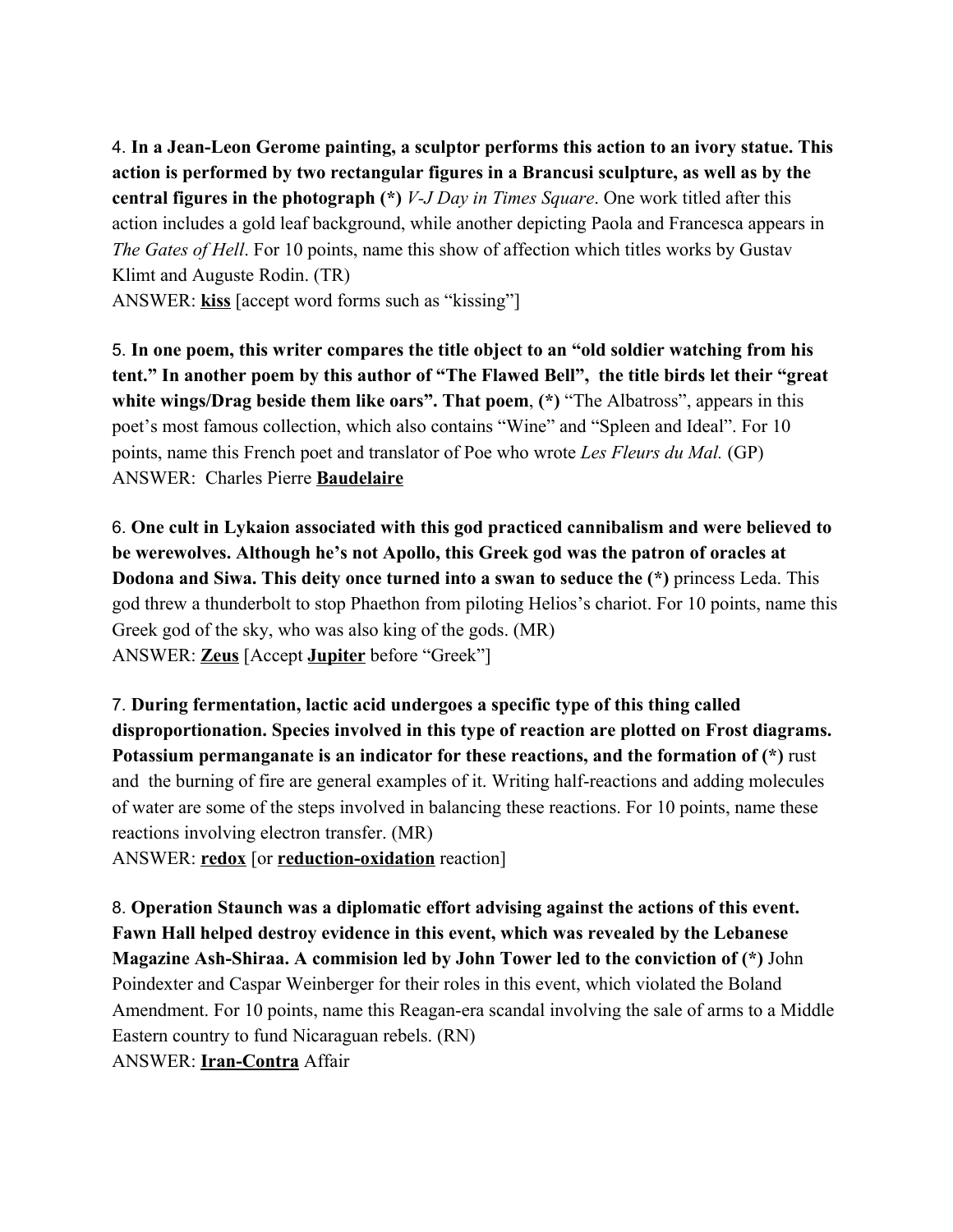9. **In one play by this writer, Vera claims to have seen six angels at the funeral service of Floyd "Schoolboy" Barton. Another work by this playwright sees Sutter's ghost appear when Boy Willie tries to sell the title object. This author of Seven Guitars also created the trash collector (\*)** Troy Maxson, who was formerly a baseball star. For 10 points, name this writer of the Pittsburgh Cycle, which includes plays like The Piano Lesson and Fences. (GP) ANSWER: August **Wilson** [accept Frederick August **Kittel** Jr.]

10. **In Ambrose Bierce's short story "Moxon's Master", one of these objects kills the title man after he wins a game of chess. Two of these things are named SHOCK and SHROUD in Thomas Pynchon's** *V.***, and Rick Deckard is hired to (\*)** "retire" these objects in a Philip K. Dick novel. Rossum makes these objects from protoplasm in Karel Čapek's play *R.U.R.* Isaac Asimov's three laws concern, for 10 points, what type of programmable machines? (GP) ANSWER: **robot**s [accept **android**s or **automation**s or **replicants**]

11. **Operation Spring Awakening, considered the last major Nazi offensive, took place in this nation, and a revolution in this nation saw the freeing of Cardinal Mindszenty. This nation lost much of its territory in the 1920 Treaty of Trianon and its (\*)** Arpad Dynasty was established by its first king Stephen the First. Miklos Horthy led this nation in World War 2 and Imre Nagy led it during its 1956 revolution. For 10 points name this central European nation with capital at Budapest.(RN)

ANSWER: **Hungary** [or **Magyarország**]

12. **This river's source lies in the Bayan Har mountains, and it was purposely flooded to end the Siege of Kaifeng. This river, which cuts through the Loess plateau, forms the Ordos loop before flowing to the Gulf of Bohai. The Grand Canal linked this river to the (\*)** Yangtze, and it is nicknamed China's Sorrow due to its tendency to flood. For 10 points, name this colorfully-named second-longest Chinese river which flows into a namesake sea. (RN) ANSWER: **Yellow** River [or **Huang He**]

13. **The "neo" version of this philosophical movement centers on the idea that truth is dependent on context. One member of this school used it to theorize "learning by doing," while another wrote a work explaining its namesake "method" through the analogy of a man chasing a**  $(*)$  squirrel around a tree. That work described this movement as "a new name" for some old ways of thinking." For 10 points, name this philosophical tradition espoused by John Dewey and William James. (TR) ANSWER: **pragmatism**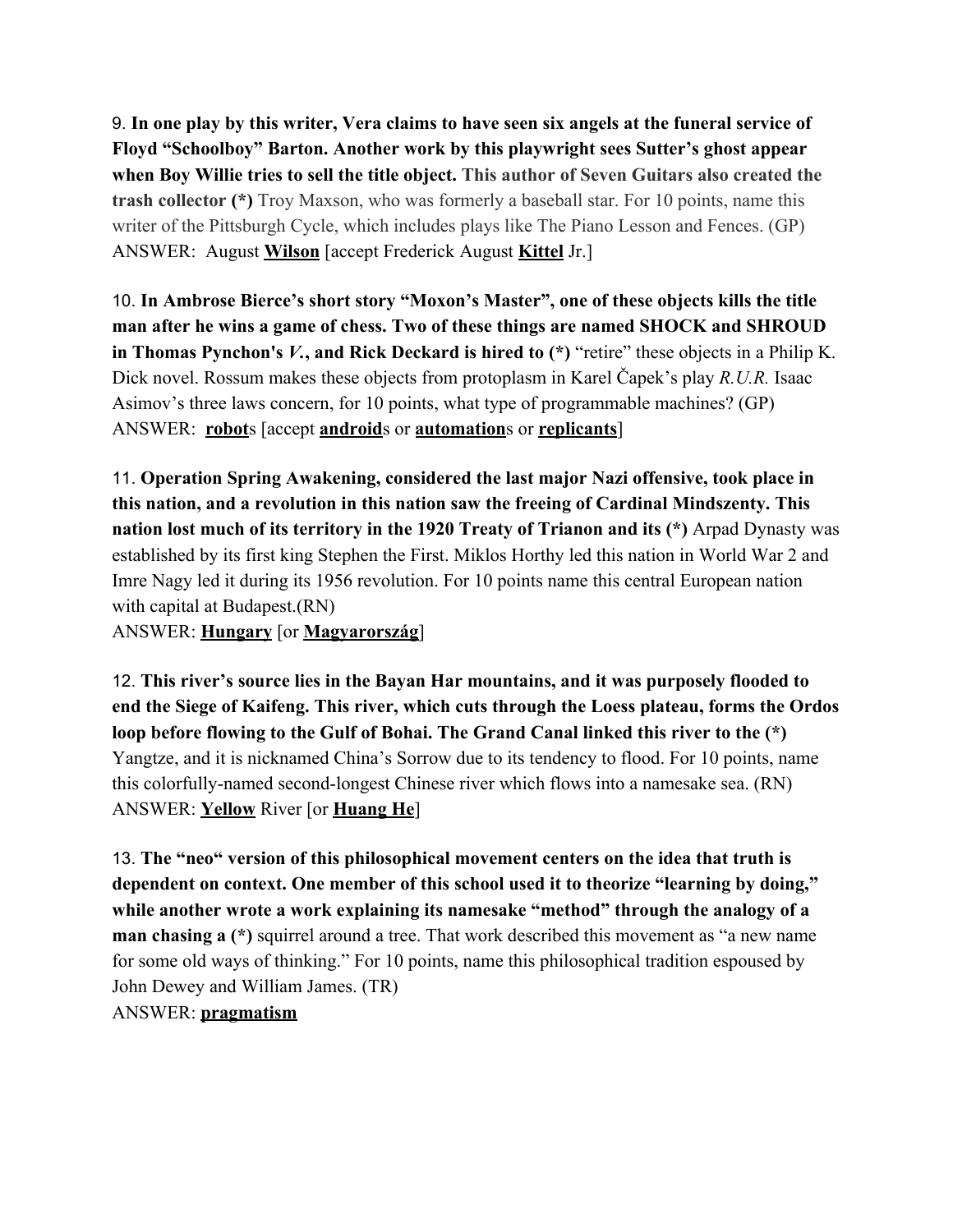14. **A playwright named Henry and an actress named Annie get divorces in order to marry each other in this author's** *The Real Thing.* **In another work by this playwright, the setting alternates between the past and present in Sidley Park and explores the lives of Hannah Jarvis (\*)** and Septimus Hodge. In addition to that play, *Arcadia*, this playwright is also known for a tale of two characters from Shakespeare's Hamlet. For 10 points, name this playwright who authored *Rosencrantz and Guildenstern are Dead*. (DD) ANSWER: Tom **Stoppard**

15. **The central figure in this painting was also used in its artist's** *Calumny of Apelles***. On the right, a figure sometimes identified as Pomona stands in front of an orange grove, while on the left Zephyrus blows wind to guide the central figure to (\*)** shore. That figure attempts to cover her nude body with her hands and hair as she stands on a seashell. For 10 points, name this Sandro Botticelli painting depicting a Roman goddess emerging from the sea. (TR) ANSWER: *The Birth of Venus* [or *Nascita di Venere*]

16. **Hector Berlioz wrote a ninety-minute long work of this type for 100 strings, 20 woodwinds, 12 horns, and several hundred choral members. Benjamin Britten wrote one of these as an (\*)** anti-war statement that intertwined traditional lyrics with poems by Wilfred Owen. Franz Xaver Sussmayr completed perhaps the most famous of these compositions after it was left unfinished by Mozart. For 10 points, name these traditional masses for the dead. (TG) ANSWER: **requiem**

17. **This structure produces the immunostimulatory protein tuftsin, and the Warren shunt connects this structure with the kidney. The "marble" disease that affects this organ is caused by an adenovirus. This organ contains a reserve of monocytes (\*) which can be utilized in case of a (\*)** hemorrhagic shock. The Cords of Billroth are found in this organ's red pulp. For 10 points, name this organ that filters and destroys red blood cells. (MR) ANSWER: **spleen**

18. **This Norfolk, Virginia based group apologized after showing Rudy Giuliani with a milk mustache on three billboards labeled, "Got Prostate Cancer?" This organization became part owner of Seaworld after purchasing the minimum number of shares required to give them a voice at shareholders meetings. This non-profit organization was recently able to pressure Nabisco into redesigning its Barnum (\*)** animal crackers packaging. For 10 points, name this activist group whose slogan is "Animals are not ours to eat, wear, experiment on, use for entertainment, or abuse in any other way."(TG)

ANSWER: **PETA** [or **People for the Ethical Treatment of Animals**]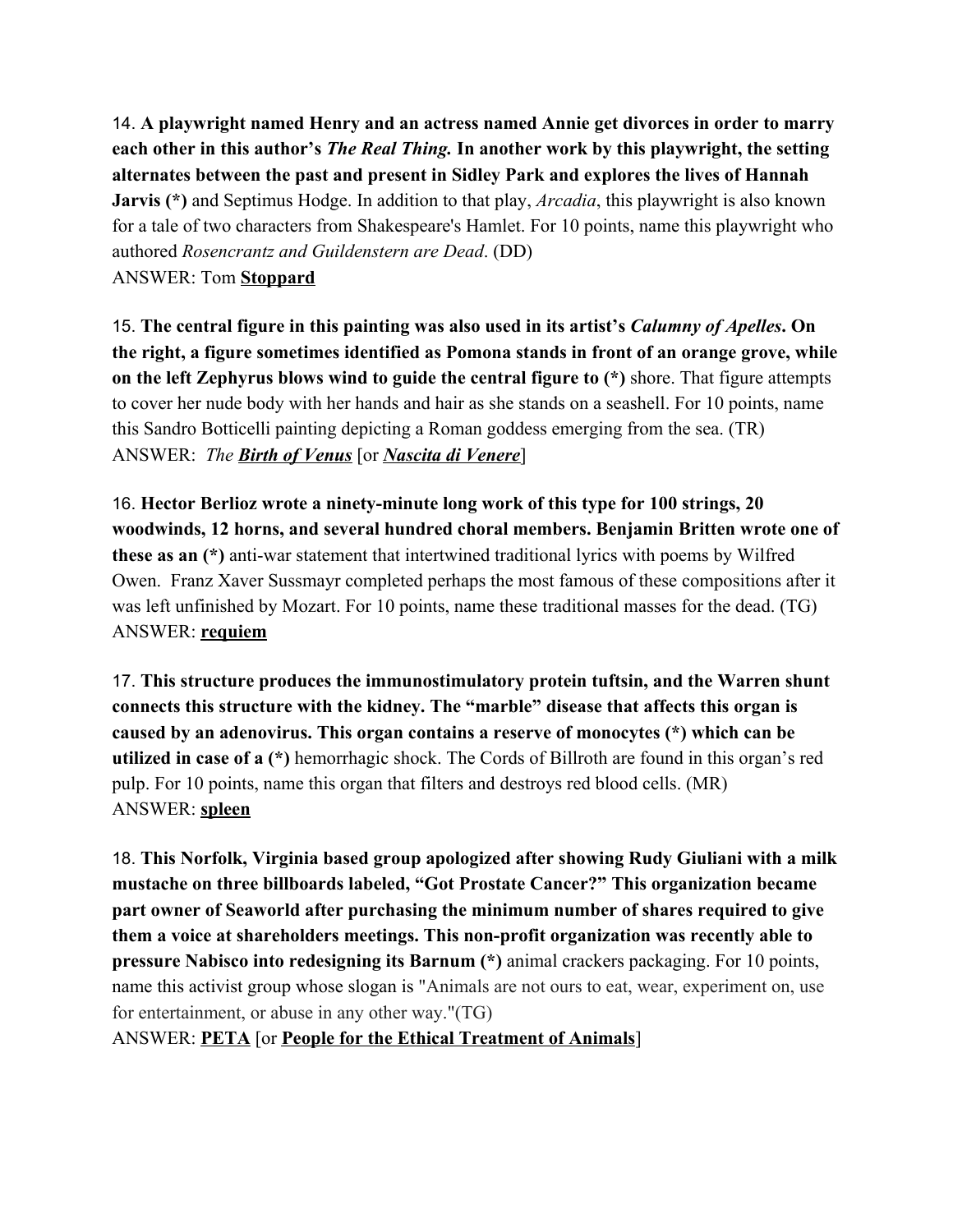19. **It was not in Korea, but the use of tactical nuclear weapons was debated by the U.S. in this battle. The over-running of strong points named Gabrielle and Anne-Marie took away one side's use of an airfield in this engagement. The losing side underestimated the ability of forces led by (\*)** Vo Nguyen Giap to haul artillery over mountainous terrain in this 1954 battle. For 10 points, name this victory by Viet Minh communists over French expeditionary forces that effectively ended the First IndoChina War. (TG) ANSWER: Battle of **Dien Bien Phu**

20. **While living in Russia, this man earned his fortune by cornering the market on items such as sulfur and lead during the Crimean War. This man, who claimed he could learn a language in six weeks, collaborated with Frank Calvert, who convinced him to switch his search from Pinarbasi to Hissarlik. A set of (\*)** gold jewelry found at this man's excavation site was called "Priam's Treasure" despite predating the civilization this man hoped to find. For 10 points, name this man known for excavating what is believed to be the site of Homeric Troy. (TG)

ANSWER: Heinrich **Schliemann**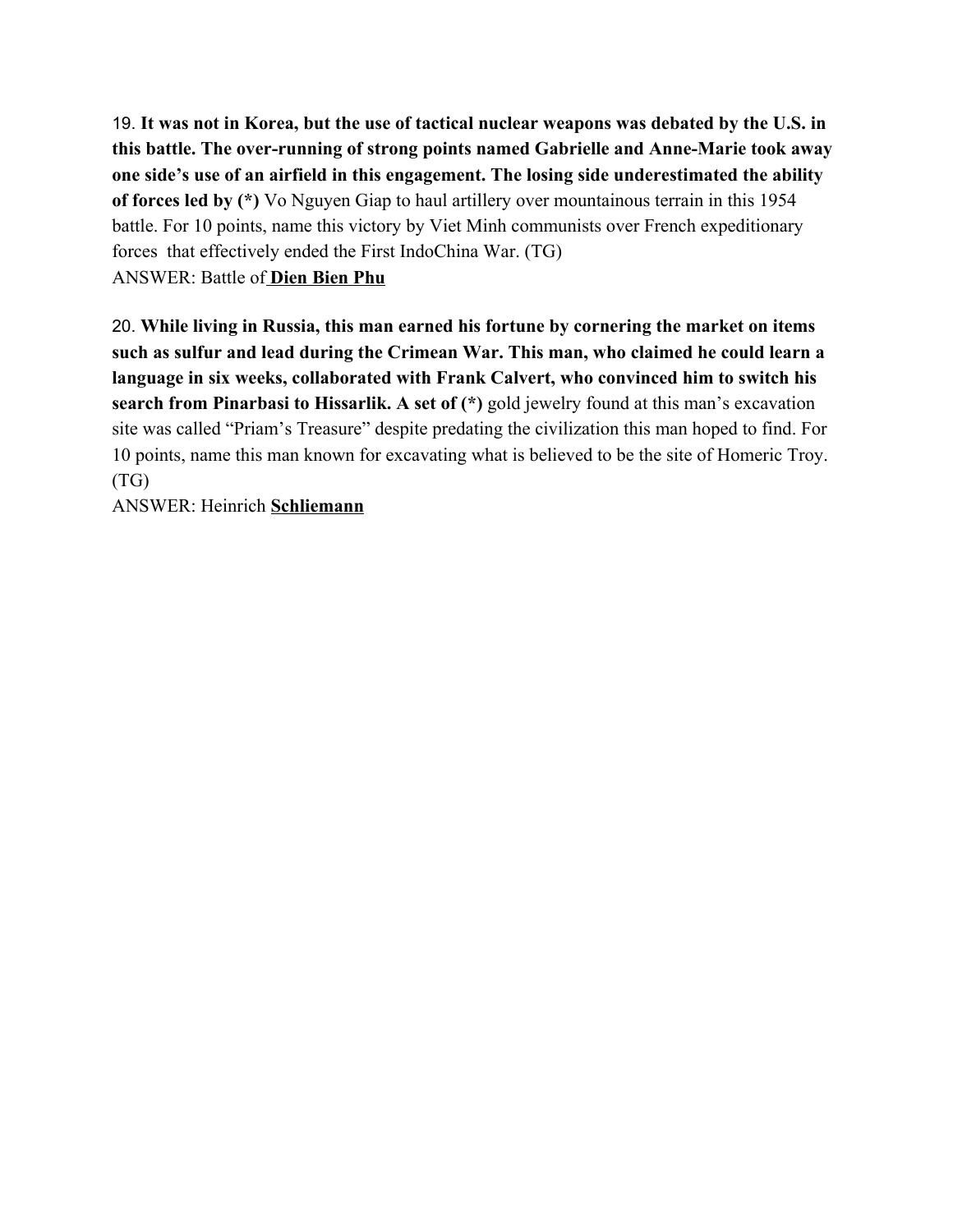#### **BONUSES**

1. In this experiment, randomly selected individuals in Omaha or Wichita were asked to get a package to someone in Boston. For 10 points each: (OK)

[10] Name this experiment, with which the term "six degrees of separation" is often associated. ANSWER: **small world** experiment

[10] The small world experiment was conducted by this psychologist, who is perhaps more famous for his experiments on obedience to authority involving electric shocks.

#### ANSWER: Stanley **Milgram**

[10] In 1961, when the Milgram obedience experiment took place, Milgram related it to the then-current trial of this war criminal in Jerusalem. Hannah Arendt famously wrote about him "in Jerusalem"

#### ANSWER: Adolf **Eichmann**

2. Xiao, or filial piety, is the first step towards attaining this virtue of Confucianism. For 10 points each: (TG)

[10] This virtue is exemplified by the good feeling one has when displaying selflessness. ANSWER: **ren**

[10] This competing philosophy to Confucianism called for harsh punishments to small crimes and promoted strict adherence to the law.

#### ANSWER: **legalism**

[10] Legalism, Confucianism, and Daoism all became prominent belief systems during this period when seven Chinese kingdoms were feuding.

#### ANSWER: **Warring States** [accept **Contending States**]

3. One famous painting depicts Anna Olson, the neighbor of the artist, who most likely suffered from Chargot-Marie-Tooth Disease. For 10 points each:(TG)

[10] The model used for Anna was the artist's wife Betsy, and this painting was titled using Anna's middle name.

#### ANSWER: *Christina's World*

[10] *Christina's World* was painted by this American artist of *Winter, 1946*.

ANSWER: Andrew **Wyeth**

[10] Wyeth's style is similar to this American realist painter of *The Gross Clinic* and *Max Schmitt in a Single Scull*.

ANSWER: Thomas **Eakins**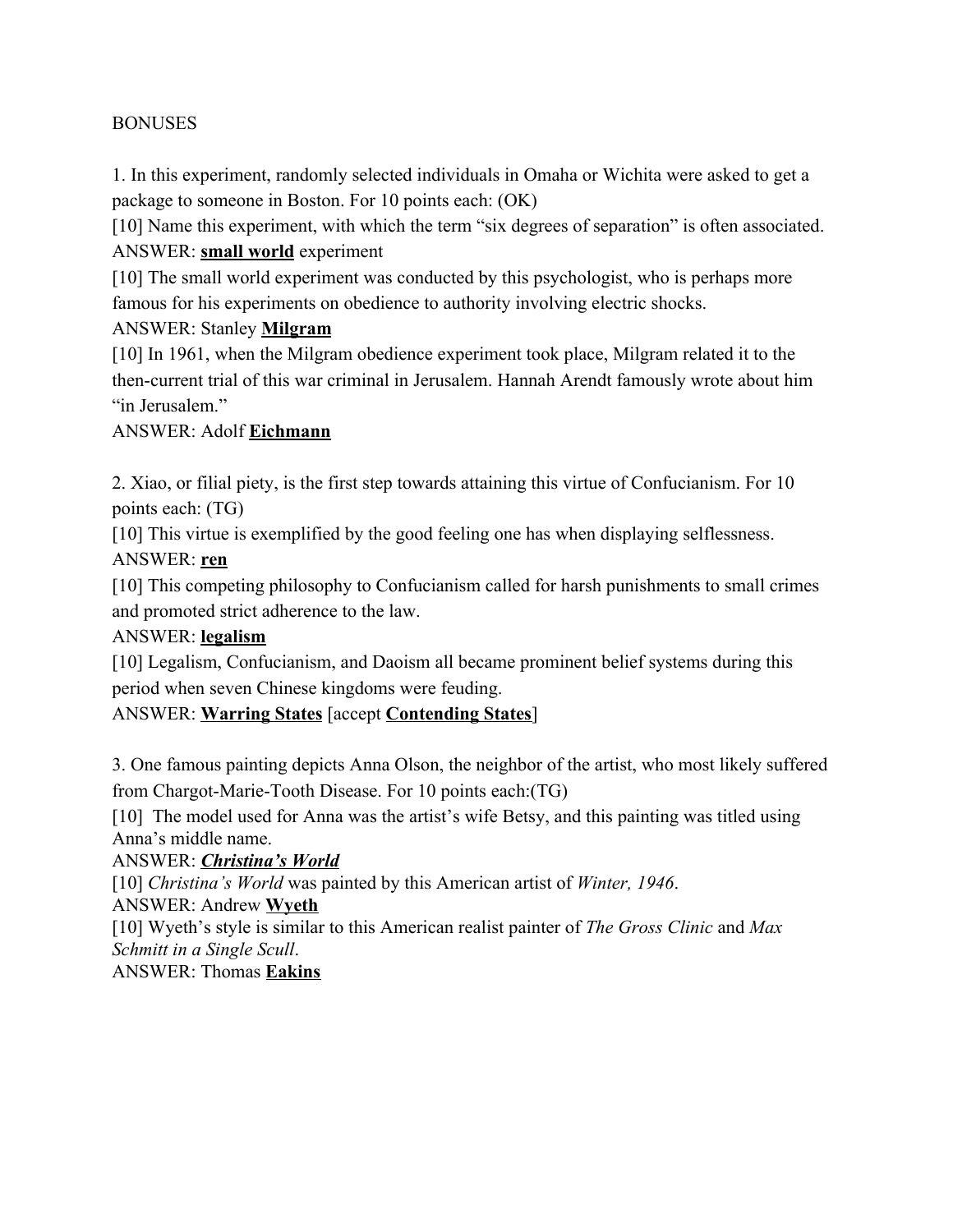4. This laboratory technique is used to separate mixtures based on size. For 10 points each: (MR) [10] Name this technique often used to separate pigments.

### ANSWER: **chromatography**

[10] Chromatography done in the classroom makes use of this material. This material is made of woody pulp.

### ANSWER: **paper**

[10] This value is the ratio of the distance that the pigment traveled to the distance traveled by the solvent front. It is symbolized "R sub F."

### ANSWER: **retardation factor** [or **retention factor**]

5. This show won the Tony award for Best Revival of a Musical in 2016 and features songs such as "Somebody Gonna Love You" and "African Homeland". For 10 points each: (MP)

[10] Name this musical written by Marsha Norman about an African-American woman's life in the 20th century American south.

### ANSWER: *The Color Purple*

[10] The Color Purple was based upon a book of the same name written by this author.

### ANSWER: Alice **Walker**

[10] A film adaptation of the book was made in 1985 by this Academy Award-winning director, also known for films such as *Schindler's List* and *E.T. the Extra-Terrestrial*.

### ANSWER: Steven **Spielberg**

6. For 10 points each, answer these questions about Richard Nixon's presidency. (PB) [10] Nixon's first Vice- President was this Governor of Maryland who resigned due to tax evasion.

# ANSWER: Spiro **Agnew**

[10] Nixon became President by defeating this Vice President under Lyndon Johnson.

# ANSWER: Hubert **Humphrey**

[10] Nixon unsuccessfully tried to prevent the publication of this report on Vietnam. It was leaked from the Secretary of Defense's office to the *New York Times*.

# ANSWER: The **Pentagon Papers**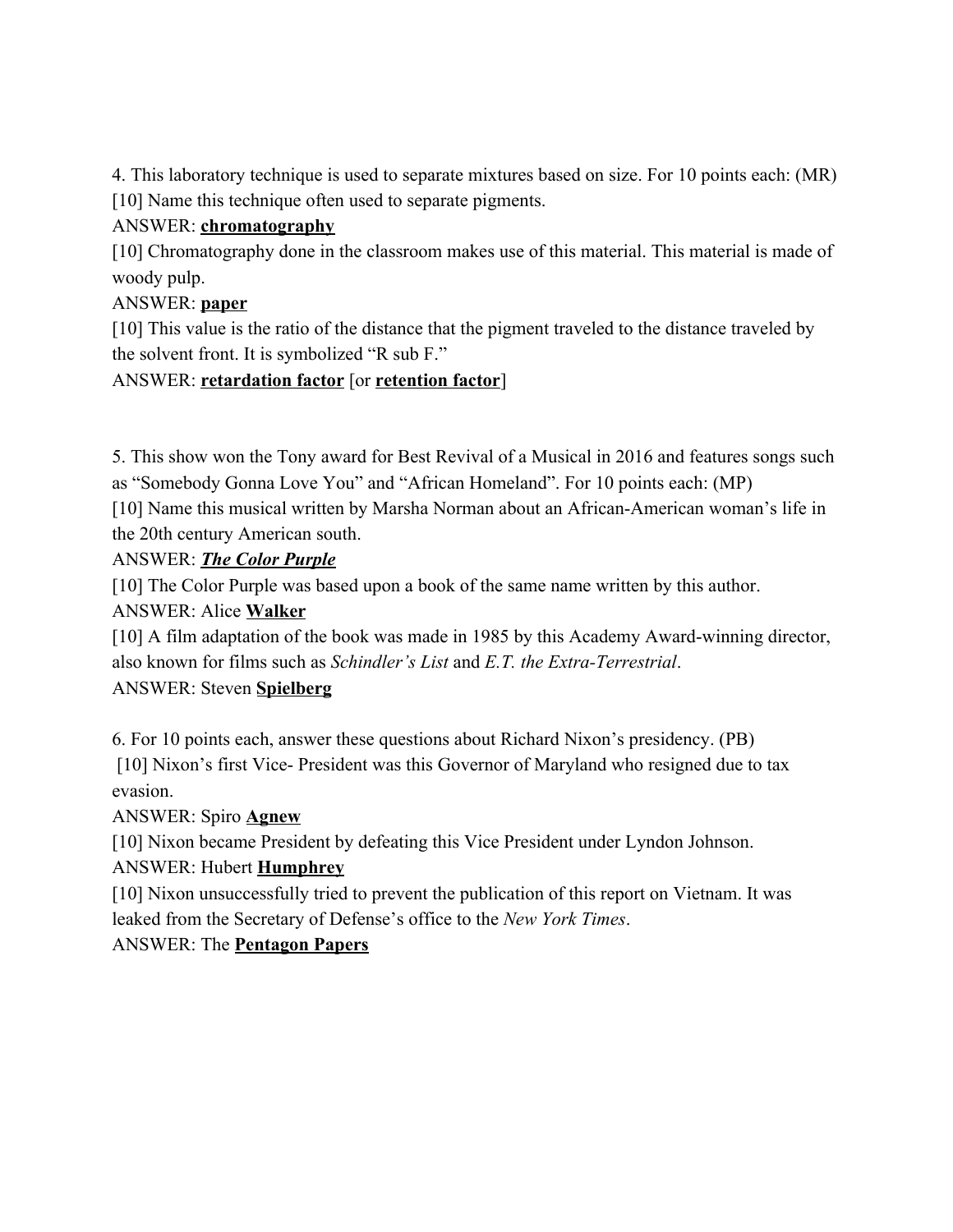7. This language was originally called Oak. This object-oriented programming language is owned by Oracle. For 10 points each: (MR)

[10] Name this programming language whose logo is a coffee cup.

# ANSWER: **Java**

[10] Java can create applications to run in web pages, which are given this name. Similarly named things on the iPhone include Camera and Messages.

# ANSWER: **applets**

[10] Java notably lacks these constructs, whose value refers to a value stored elsewhere within the code.

# ANSWER: **pointers**

8. During his life, this author published his stories almost exclusively in pulp magazines like *Weird Tales*. For 10 points each: (OK)

[10] Name this author, whose works such as "The Dunwich Horror" influenced much of later 20th century genre fiction.

# ANSWER: H.P. **Lovecraft**

[10] Lovecraft's most famous creation is this Great Old One, who is said to sleep in the underwater city of R'lyeh.

ANSWER: **Cthulhu** (note: be generous with pronunciation)

[10] One of Lovecraft's longest works, "At the Mountains of Madness", is set on this continent. In it, a group of explorers come across a hidden city that was home to the Elder Things. ANSWER: **Antarctica**

9. This man is often regarded as the father of sociobiology. For 10 points each: (MR)

[10] Name this Harvard University professor and author of *On Human Nature*.

ANSWER: Edward Osborne **Wilson**

[10] Wilson's main field of study is myrmecology, or the study of these insects in the order Hymenoptera.

# ANSWER: **ants**

[10] In an interview published in *New Scientist*, Wilson argued that this thing had to be abolished for the "sake of human progress." The conflict thesis maintains that there is an intrinsic incompatibility between science and this cultural system.

# ANSWER: **religion**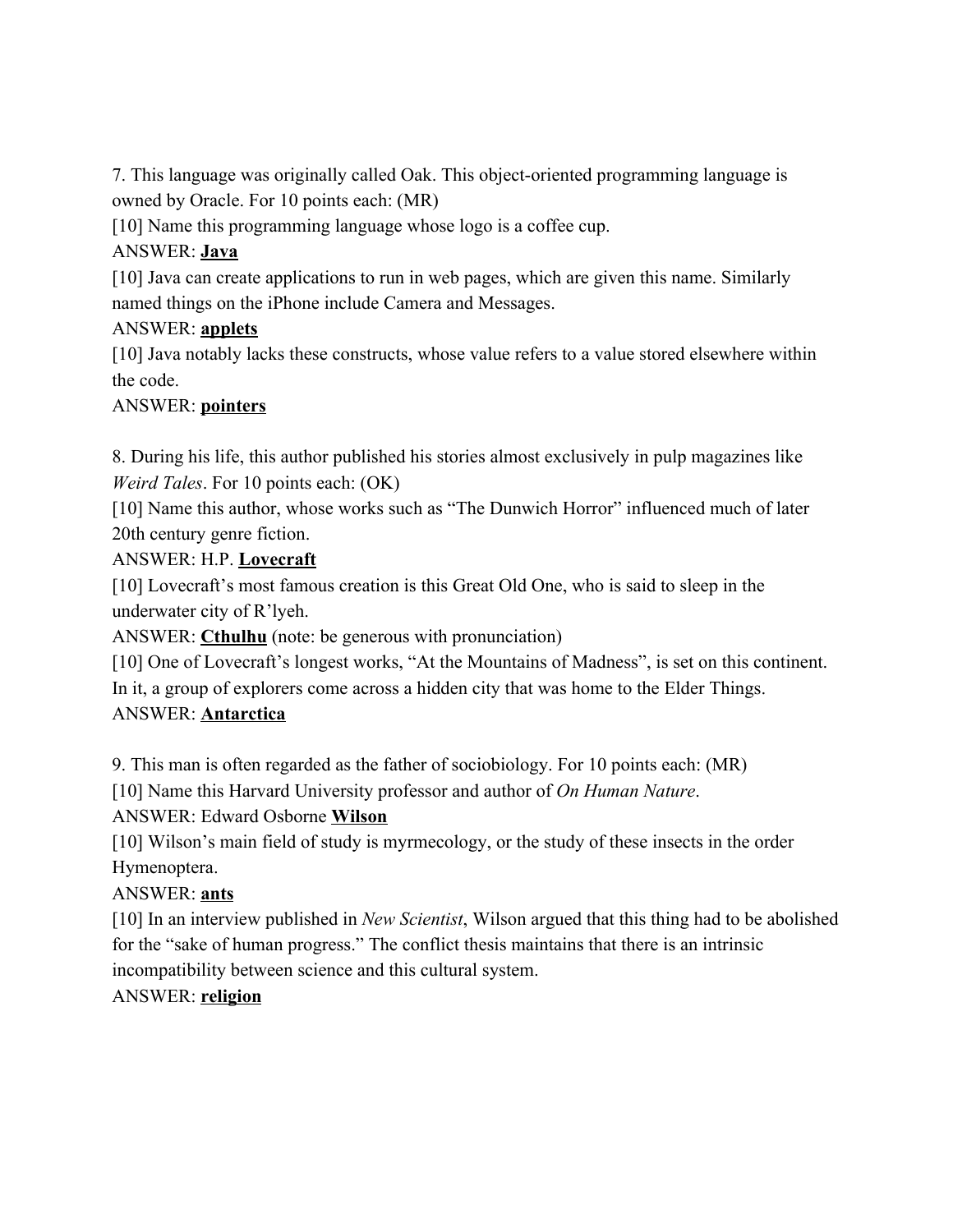10. In the beginning of this work, the narrator tries to climb a mountain,but it is blocked by a she-wolf, lion, and leopard. For 10 points each: (DD)

[10] Name this work in which the narrator is led through inferno, purgatorio, and paradiso. ANSWER: *The Divine Comedy* [or *La Divina Commedia*]

[10] This author of the *Divine Comedy* also wrote *La Vita Nuova,* which details his meeting and love of Beatrice.

ANSWER: **Dante** degli **Alighieri** [accept either underlined name]

[10] In the ninth circle of hell in *Inferno*, Dante witnesses Lucifer chewing on Judas, Cassius, and this other sinner.

ANSWER: **Brutus** [or Brute; or Lucius Junius **Brutus**; or Marcus Junius **Brutus**]

11. Most of the mass of a proton or neutron is a result of this force's field. For 10 points each: (MR)

[10] Name this fundamental force that holds atomic nuclei together.

ANSWER: **strong**

[10] The force carrier for the strong force is this 1-spin gauge boson.

ANSWER: **gluon**

[10] Gluons also mediate the change of this characteristic of quarks. Quarks have three forms of this characteristic, including green, blue, and red.

### ANSWER: **color**

12. This woman was married to Trevor Engelson from 2011 to 2013. For 10 points each: (OK) [10] Name this woman who played Rachel Zane on *Suits*. She became the Duchess of Sussex following a well-publicized wedding in May 2018.

ANSWER: Meghan **Markle**

[10] The wedding of Meghan Markle and Prince Harry is the third British royal wedding to occur since 2000. It was preceded by Prince William's marriage and by Prince Charles' wedding to this woman, with whom he had been having an affair while married to Diana Spencer.

### ANSWER: **Camilla** Parker Bowles

[10] In other royal wedding news, Kit Harington married Rose Leslie in 2018. They are both known for starring in this HBO series, on which Harington plays Jon Snow.

### ANSWER: **Game of Thrones**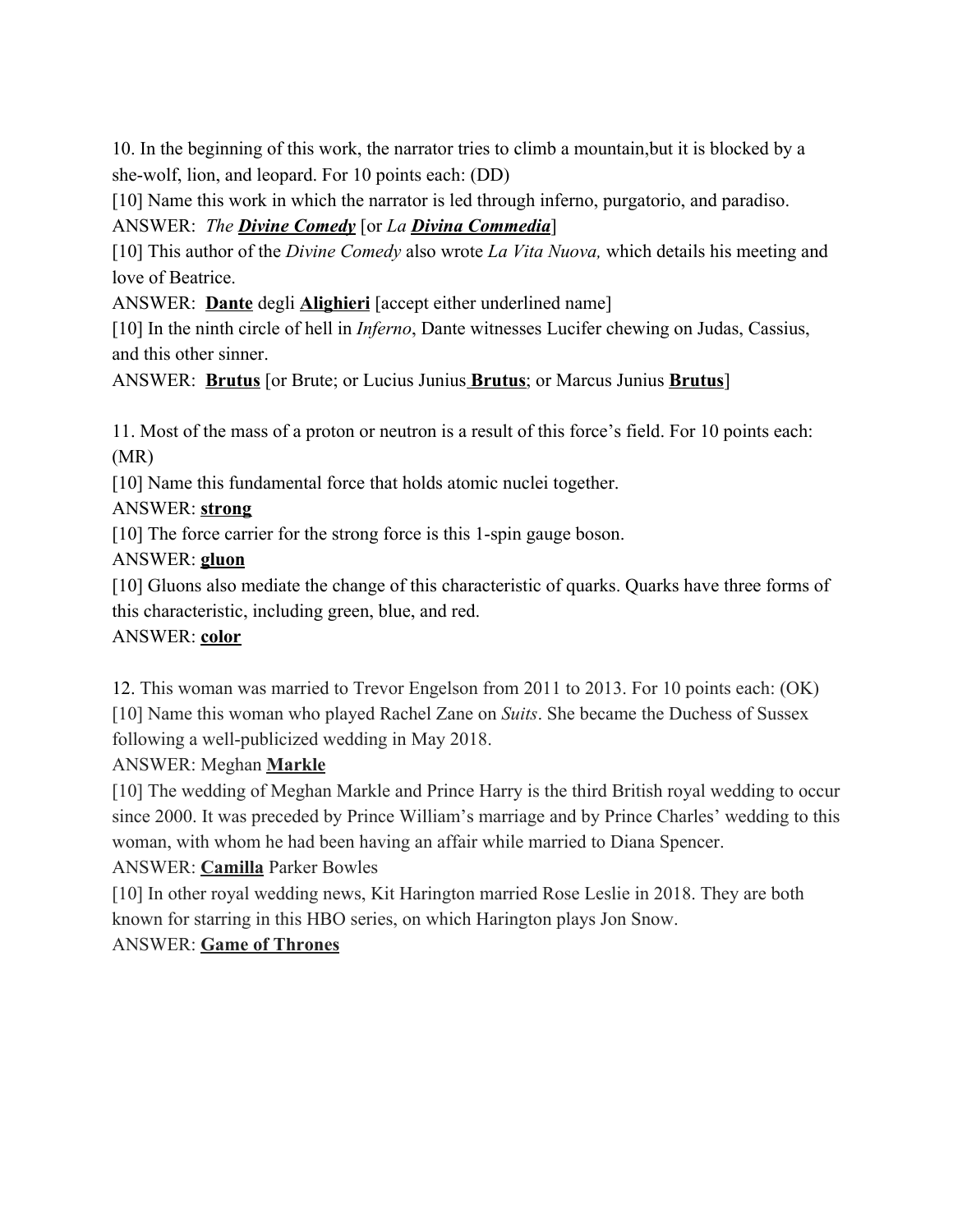13. For 10 points each, answer these questions about the Granite State.(PB)

[10] The Granite State is the nickname given to this northeastern state whose capital is Concord. ANSWER: **New Hampshire**

[10] This mountain range contains Mount Washington, the highest peak in New Hampshire. ANSWER: The **White** Mountains

[10] This is the State motto of New Hampshire. These words were spoken by Revolutionary War General John Stark during a toast at the 32nd anniversary of the Battle of Bennington, which actually took place in Vermont.

#### ANSWER: **"Live free or die"**

14. A law named for this politician restricted the power of the Catholic clergy and military of his nation. For 10 points each: (RN)

[10] This liberal Mexican president overthrew Emperor Maximilian and created the Plan of Ayutla to oust Santa Anna.

ANSWER: Benito **Juarez**

[10] Juarez's forces defeated the French at this battle to help secure their independence. This battle is celebrated yearly with festivities on May 5th.

ANSWER: Battle of **Puebla** [do not prompt or accept Pueblo]

[10] Juarez was succeeded by this man. This man would go on to serve for 26 years before being removed from power in the Mexican Revolution.

ANSWER: Jose de la Cruz Porfirio **Diaz** Mori

15. Answer these questions about an author born on Trinidad and Tobago. For 10 points each: [10] This 2001 Nobel Laureate of Indian descent wrote *In a Free State* and *A Bend in the River*. ANSWER: V. S. **Naipaul**

[10] Naipaul drew inspiration from his father's life to write this story about a man's life-long struggle to have his own home.

### ANSWER: *A House for Mr. Biswas*

[10] This other Caribbean author from the Dominican Republic wrote the short story collection *This is How You Lose Her*, as well as the 2008 Pulitzer winner *The Brief Wondrous Life of Oscar Wao*.

ANSWER: Junot **Diaz**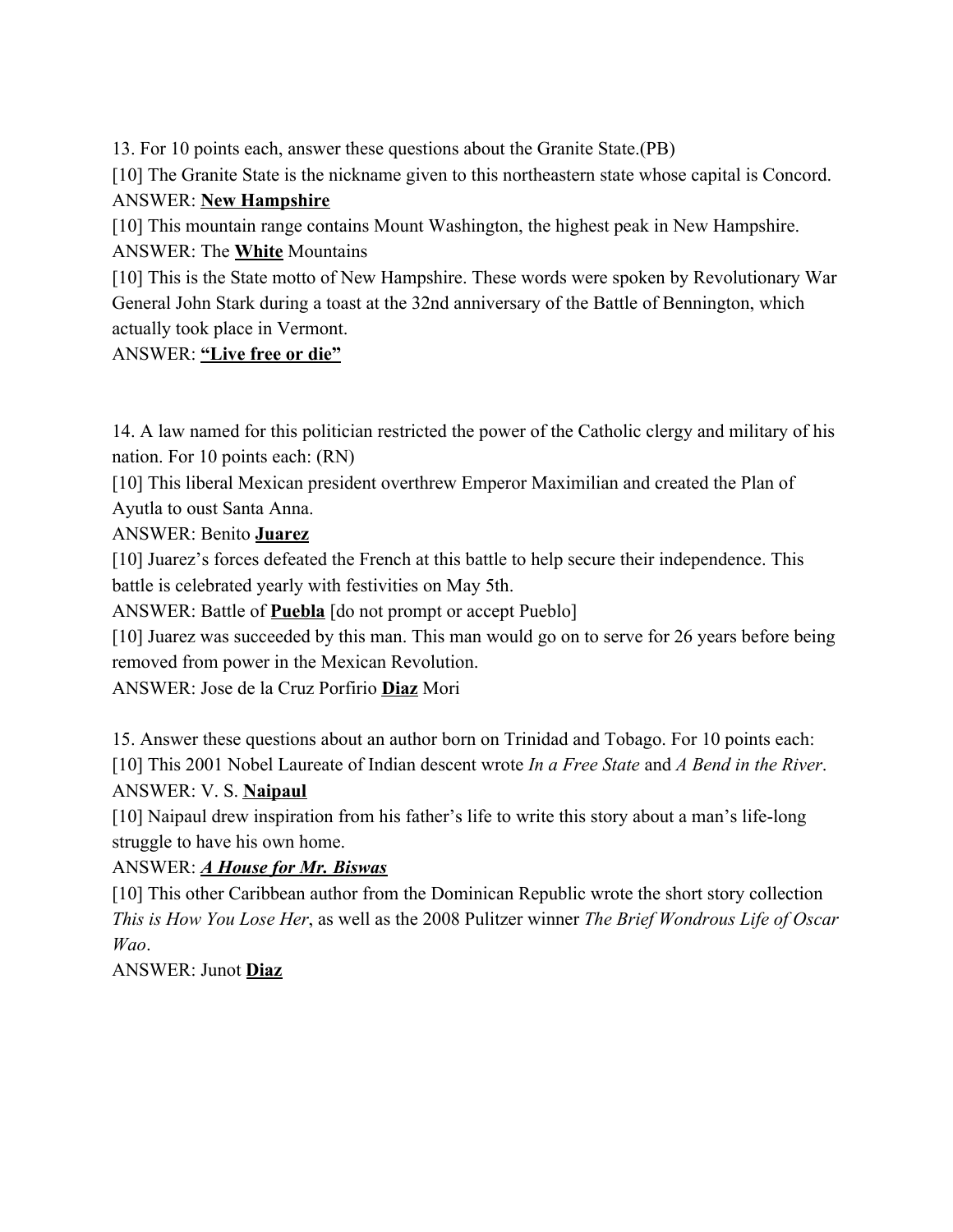16. Answer some questions about terms useful in vocal music, for 10 points each.

[10] Singing without any form of musical accompaniment is referred to by this term.

### ANSWER: **a capella**

[10] This is the term for singing as though the notes are all tied together. It is the opposite of staccato.

### ANSWER: **legato**

[10] When singing is focused on the pureness of the sound as opposed to emotion or acting, it is called this Italian term that literally means "beautiful singing."

### ANSWER: **bel canto**

17. In one version of Irish lore about this entity, the grandson of Noah was saved by being transformed into a creature that lives in water. For 10 points each: (TG)

[10] Name this creature that knew everything there was to know after eating nine hazelnuts that fell from nine hazelnut trees.

### ANSWER: The **Salmon of Knowledge**

[10] This future leader of the Fianna gained all the Salmon's knowledge when he sucked his thumb after it was burned while he cooked the salmon.

### ANSWER: **Finn MacCool** [or **Fionn mac Cumhaill**]

[10] Finn threw part of the coastline of Ireland into the sea creating this formation of hexagonal tubes of rock so that he could cross over to Scotland and fight Benandonner.

# ANSWER: The **Giant's Causeway**

18. This ruler supposedly burst into tears upon receiving a mourning ring made using his daughter's hair. For 10 points each: (TG)

[10] The death of his daughter Princess Amelia contributed to the poor health and eventual insanity of this British ruler. His reign saw the loss of Britain's American colonies.

ANSWER: King George William Frederick **III** [prompt on George or George Hanover]

[10] This man was Prime Minister of England under George III during the Revolutionary War.

He infamously proposed the Coercive Acts that the colonists viewed as "Intolerable".

ANSWER: Lord Frederick **North**

[10] Margaret Thatcher was not the first PM to have trouble with this chain of islands. North almost took Britain to war with Spain in a Crisis named for this archipelago.

### ANSWER: **Falkland** Islands